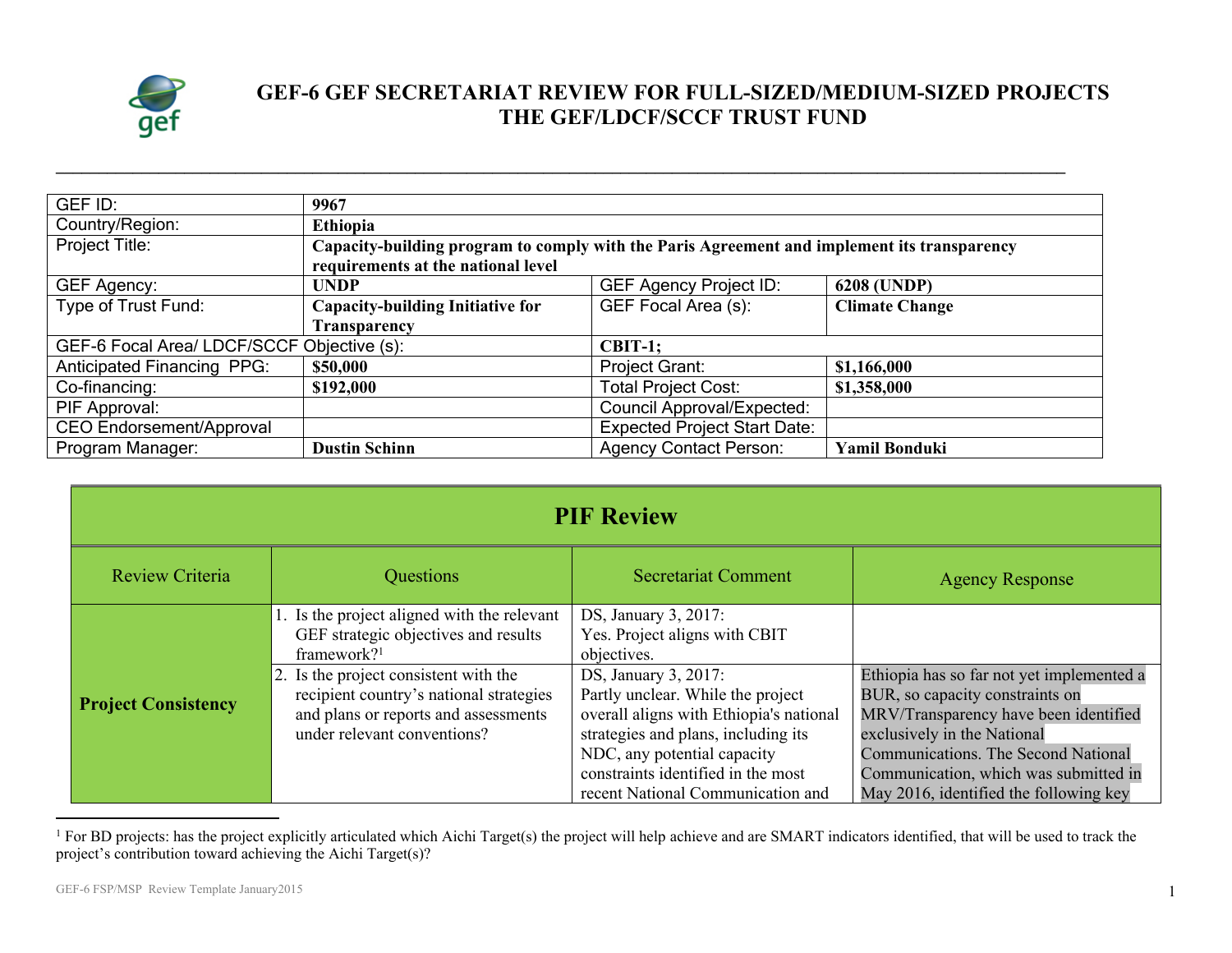| <b>PIF Review</b>      |           |                                                                                                                       |                                                                                                                                                                                                                                                                                                                                                                                                                                                                                                                                                                                                                                                                                                                                                                                                                                                                                                                                                                                                                                                                                                   |
|------------------------|-----------|-----------------------------------------------------------------------------------------------------------------------|---------------------------------------------------------------------------------------------------------------------------------------------------------------------------------------------------------------------------------------------------------------------------------------------------------------------------------------------------------------------------------------------------------------------------------------------------------------------------------------------------------------------------------------------------------------------------------------------------------------------------------------------------------------------------------------------------------------------------------------------------------------------------------------------------------------------------------------------------------------------------------------------------------------------------------------------------------------------------------------------------------------------------------------------------------------------------------------------------|
| <b>Review Criteria</b> | Questions | <b>Secretariat Comment</b>                                                                                            | <b>Agency Response</b>                                                                                                                                                                                                                                                                                                                                                                                                                                                                                                                                                                                                                                                                                                                                                                                                                                                                                                                                                                                                                                                                            |
|                        |           | as applicable in the BUR process to<br>date, should be elaborated further.<br>DS, March 15, 2018:<br>Comment cleared. | gaps in Chapter 6:<br>The data generating, gathering,<br>archiving, and analyzing capability of the<br>country is still inadequate and should be<br>enhanced<br>Relevant institutions such as the<br>Ministry of Environment and Forest, the<br>Ministry of Agriculture, the Ministry of<br>Water, Irrigation and Energy, the National<br>Meteorological Agency and the Central<br>Statistical Agency, need to be<br>strengthened in terms of manpower<br>training and facilities<br>Skilled human resource<br>development to handle climate change<br>issues is a priority for Ethiopia. There is a<br>need to develop and implement a training<br>programme which contains both short-<br>term and long-term training in among<br>others GHG inventory, scenario<br>development, mitigation analysis, V&A<br>assessment, policy analysis<br>Strengthening of the national<br>focal institutions related to climate<br>change.<br>PIF has been modified accordingly on<br>page 7<br>A specific gap analysis for moving to the<br>2006 IPCC guidelines will be developed<br>during the PPG phase. |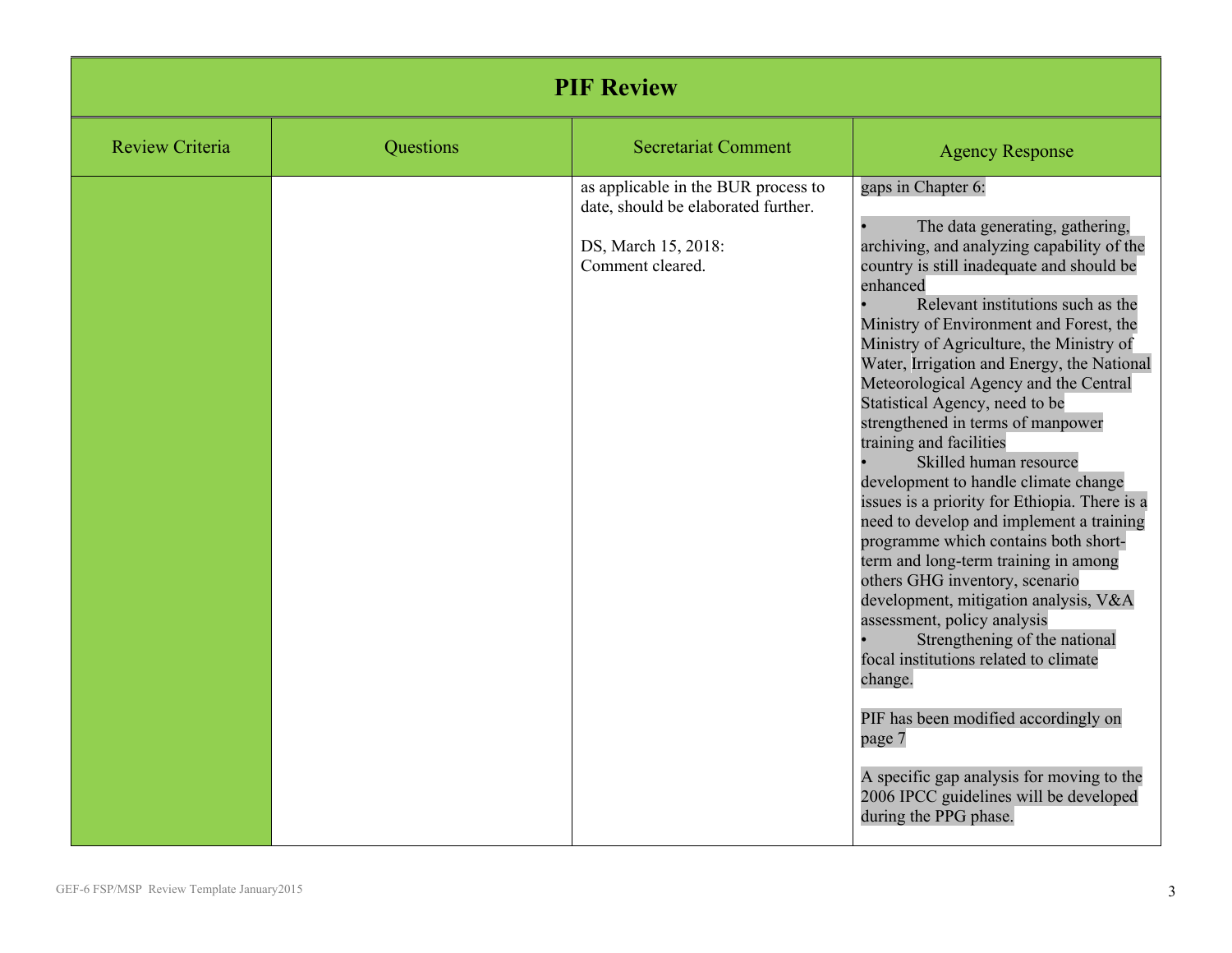| <b>PIF Review</b>      |                                                                                                                                                                                           |                                                                                                                                                                                                                                                                                                                                                                                                                                                                                                                                                                                                                                                |                                                                                                                                                                                                                                                                                                                                                                                                                                                                                                                                                                                                                                                                                                                                                                                                                                                                                                                                                                              |  |
|------------------------|-------------------------------------------------------------------------------------------------------------------------------------------------------------------------------------------|------------------------------------------------------------------------------------------------------------------------------------------------------------------------------------------------------------------------------------------------------------------------------------------------------------------------------------------------------------------------------------------------------------------------------------------------------------------------------------------------------------------------------------------------------------------------------------------------------------------------------------------------|------------------------------------------------------------------------------------------------------------------------------------------------------------------------------------------------------------------------------------------------------------------------------------------------------------------------------------------------------------------------------------------------------------------------------------------------------------------------------------------------------------------------------------------------------------------------------------------------------------------------------------------------------------------------------------------------------------------------------------------------------------------------------------------------------------------------------------------------------------------------------------------------------------------------------------------------------------------------------|--|
| <b>Review Criteria</b> | Questions                                                                                                                                                                                 | <b>Secretariat Comment</b>                                                                                                                                                                                                                                                                                                                                                                                                                                                                                                                                                                                                                     | <b>Agency Response</b>                                                                                                                                                                                                                                                                                                                                                                                                                                                                                                                                                                                                                                                                                                                                                                                                                                                                                                                                                       |  |
|                        | 3. Does the PIF sufficiently indicate the<br>drivers <sup>2</sup> of global environmental<br>degradation, issues of sustainability,<br>market transformation, scaling, and<br>innovation? | DS, January 3, 2017:<br>Yes.                                                                                                                                                                                                                                                                                                                                                                                                                                                                                                                                                                                                                   |                                                                                                                                                                                                                                                                                                                                                                                                                                                                                                                                                                                                                                                                                                                                                                                                                                                                                                                                                                              |  |
| <b>Project Design</b>  | 4. Is the project designed with sound<br>incremental reasoning?                                                                                                                           | DS, January 3, 2017:<br>Partly unclear. Please provide an<br>overview of the current monitoring<br>and evaluation system in place for<br>climate change mitigation/adaptation<br>in Ethiopia, including milestones<br>achieved in strengthening this system<br>to date. In addition, please provide an<br>overview of any other bilateral or<br>multilateral support initiatives that<br>have been supporting, or are planning<br>to support, Ethiopia's climate<br>transparency system (ICAT, PATPA<br>etc), including a description of the<br>complementarity with the envisaged<br>CBIT support.<br>DS, March 15, 2018:<br>Comment cleared. | The Government of Ethiopia has<br>expounded an ambitious vision and<br>strategy for a Climate Resilient Green<br>Economy where it has prioritized major<br>sectors that can contribute to green growth<br>or which are vulnerable to climate change<br>impacts and has established a national<br>facility – the Climate Resilient Green<br>Economy (CRGE) Facility. All climate<br>action in Ethiopia is required to pass<br>through such Facility.<br>The CRGE Facility has two wings, the<br>finance and the technical. Ministry of<br>Finance and Economic Cooperation<br>(MOFEC) is responsible to mobilize<br>different climate finances and set reliable<br>financial system and the Ministry of<br>Environment, Forests and Climate change<br>(MEFCC) provides technical coordination<br>and oversight.<br>The CRGE monitoring and evaluation has<br>three levels:<br>Assessment of the performance of<br>the CRGE Facility<br>Assessment of the performance of<br>2. |  |

<sup>2</sup> Need not apply to LDCF/SCCF projects.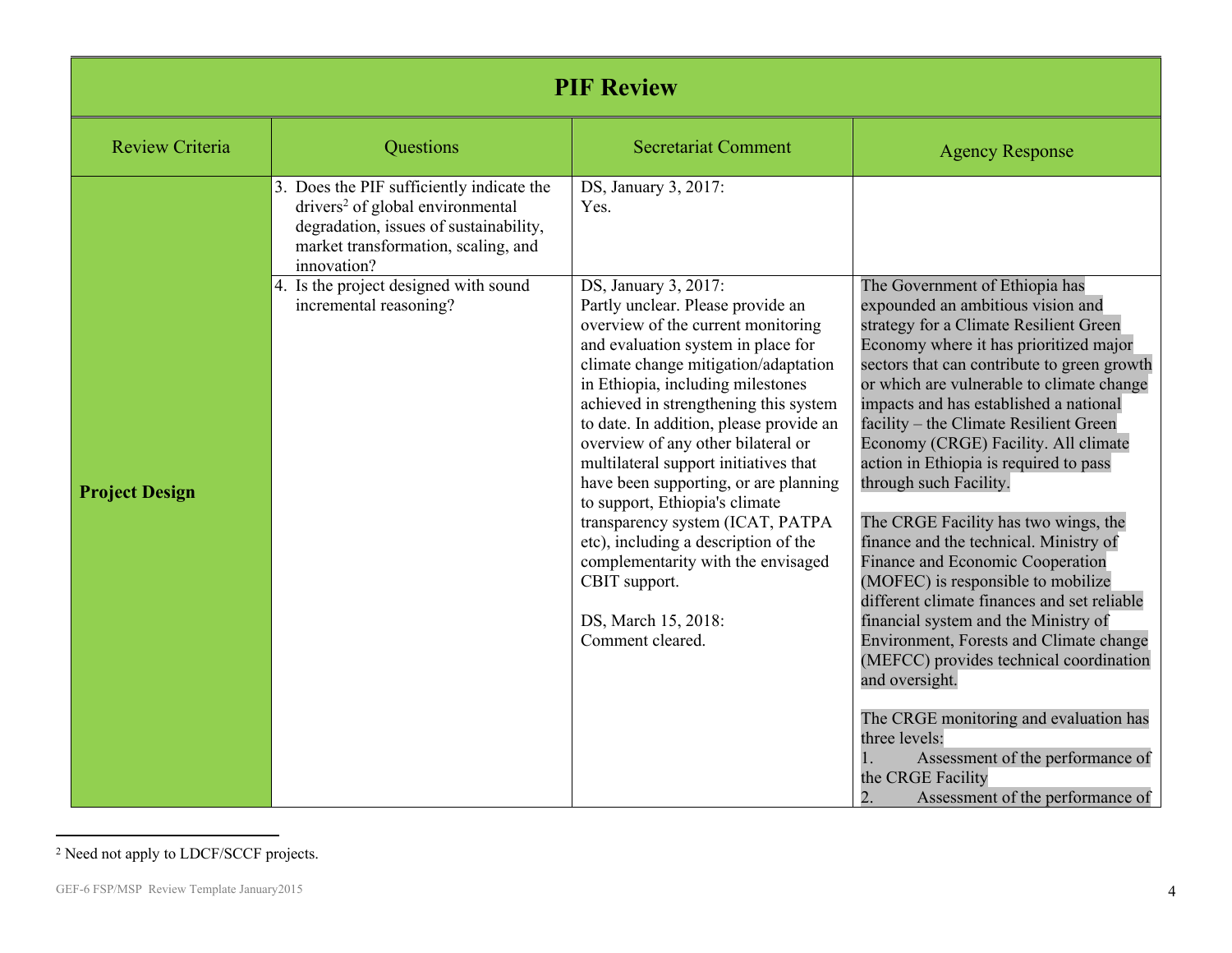| <b>PIF Review</b>      |           |                            |                                                                                                                                                                                                                                                                                                                                                                                                                                                                                                                                                                                                                                                                                                                                                                                                                                                                                                                                                                                                                                                                                                                                                                                                                                                                                                                                 |
|------------------------|-----------|----------------------------|---------------------------------------------------------------------------------------------------------------------------------------------------------------------------------------------------------------------------------------------------------------------------------------------------------------------------------------------------------------------------------------------------------------------------------------------------------------------------------------------------------------------------------------------------------------------------------------------------------------------------------------------------------------------------------------------------------------------------------------------------------------------------------------------------------------------------------------------------------------------------------------------------------------------------------------------------------------------------------------------------------------------------------------------------------------------------------------------------------------------------------------------------------------------------------------------------------------------------------------------------------------------------------------------------------------------------------|
| <b>Review Criteria</b> | Questions | <b>Secretariat Comment</b> | <b>Agency Response</b>                                                                                                                                                                                                                                                                                                                                                                                                                                                                                                                                                                                                                                                                                                                                                                                                                                                                                                                                                                                                                                                                                                                                                                                                                                                                                                          |
|                        |           |                            | actions and initiatives supported by the<br>Facility, and<br>MRV of emission reductions and<br>3.<br>vulnerability impact- however up to now<br>only very limited capacities currently<br>exist for doing so. GHG inventories<br>elaborated in the two previous NCs were<br>mostly developed by international<br>capacities, which in turn have not allowed<br>for the creation of significant local<br>capacities in this area.<br>Regarding the milestones achieved to<br>strengthening climate action and work of<br>the Facility, the Sectoral Reduction<br>Mechanism (SRM) is the most important<br>one, as it converts the CRGE vision and<br>strategy to a more actionable programme<br>at the key sector institutions (Transport,<br>Energy, Urban development, Agriculture,<br>Forest, water and industry). Specifically<br>SRM sets to avoid a fragmented and<br>project focused approach in implementing<br>the CRGE by establishing the ground for<br>the development of a more inclusive,<br>programmatic and longer-term approach<br>for the implementation of CRGE. There is<br>also strong strategic focus with SRM<br>interventions prioritizing actions that yield<br>multiple benefits with relatively less<br>investment.<br>The Sectoral Reduction Mechanism has<br>undergone several reviews and has been |
|                        |           |                            | endorsed by Government as a framework                                                                                                                                                                                                                                                                                                                                                                                                                                                                                                                                                                                                                                                                                                                                                                                                                                                                                                                                                                                                                                                                                                                                                                                                                                                                                           |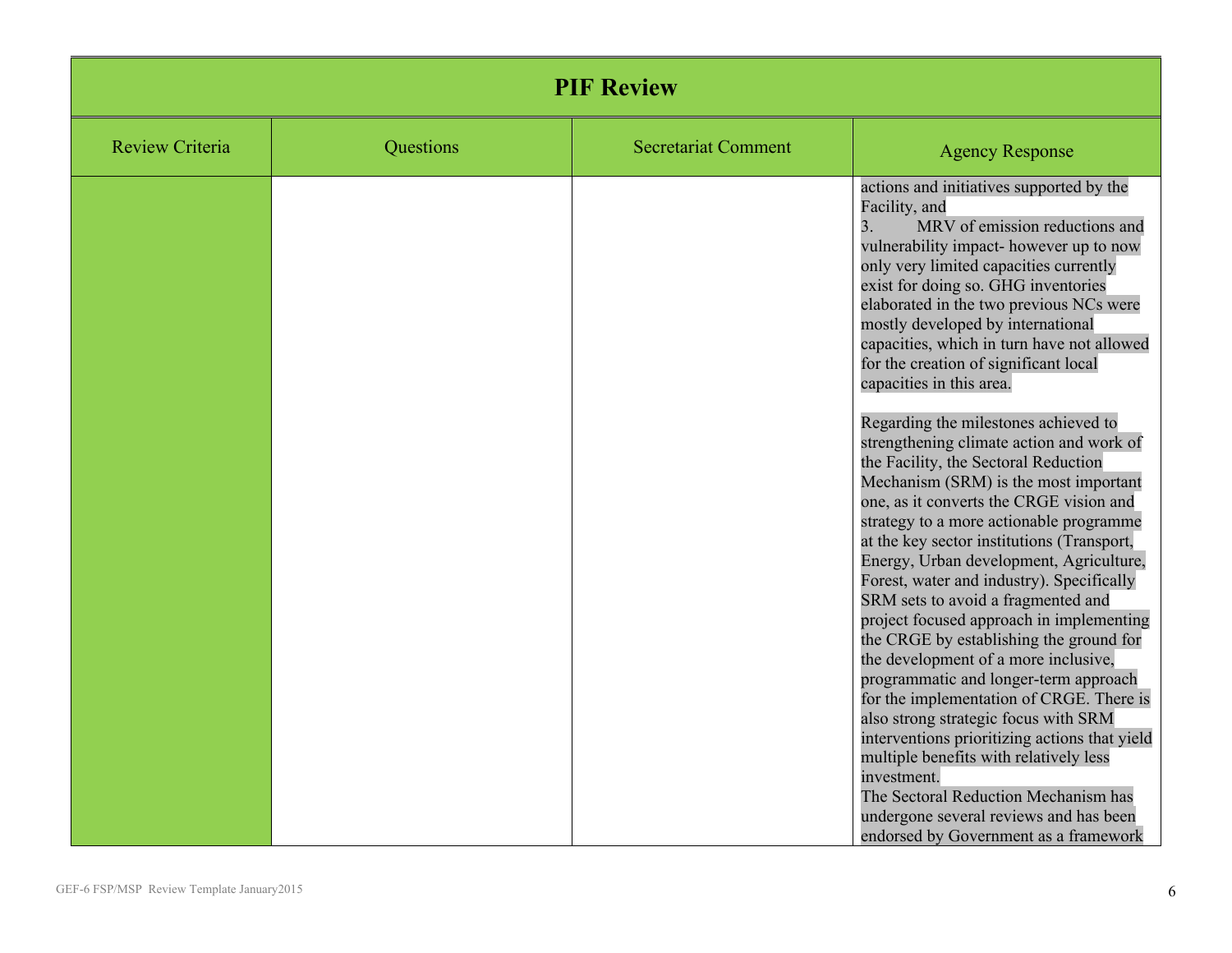| <b>PIF Review</b>      |           |                            |                                                                                                                                                                                                                                                                                                                                                                                                                                                                                                                                                                                                                                                                                                                                                                                                                                                                                                                                                                                                                                                                                                                                                                                                                                                                                                                                            |
|------------------------|-----------|----------------------------|--------------------------------------------------------------------------------------------------------------------------------------------------------------------------------------------------------------------------------------------------------------------------------------------------------------------------------------------------------------------------------------------------------------------------------------------------------------------------------------------------------------------------------------------------------------------------------------------------------------------------------------------------------------------------------------------------------------------------------------------------------------------------------------------------------------------------------------------------------------------------------------------------------------------------------------------------------------------------------------------------------------------------------------------------------------------------------------------------------------------------------------------------------------------------------------------------------------------------------------------------------------------------------------------------------------------------------------------|
| <b>Review Criteria</b> | Questions | <b>Secretariat Comment</b> | <b>Agency Response</b>                                                                                                                                                                                                                                                                                                                                                                                                                                                                                                                                                                                                                                                                                                                                                                                                                                                                                                                                                                                                                                                                                                                                                                                                                                                                                                                     |
|                        |           |                            | approach for CRGE implementation<br>which will enable and support various<br>sectoral and regional governments in<br>developing their climate resilience and<br>mitigation actions. It will also enable<br>private sector, parastatals, micro green<br>enterprises, community associations and<br>NGOs to take concrete climate actions<br>with finance provided by international and<br>national private and public sources<br>through the CRGE facility. This inter-<br>sectoral institution is instrumental in<br>reviewing and updating all mitigation and<br>adaptation in the country.<br>Still, as mentioned before, in relation to<br>MRV and its related international<br>commitments (two NCs have been<br>submitted so far), work has so far mostly<br>been led by international consultants and<br>little local capacities have been created.<br>Indeed as highlighted in the SNC there is<br>an urgent need to improve local capacities<br>so that in the medium term this area can<br>be fully developed by national authorities<br>and experts. In this sense, CBIT will be<br>instrumental in improving this key aspect<br>of MRV and engaging further this area<br>into the work of CRGE.<br>Regarding other initiatives supporting<br>Ethiopia's transparency framework, see a<br>list below:<br>PATPA is supporting the |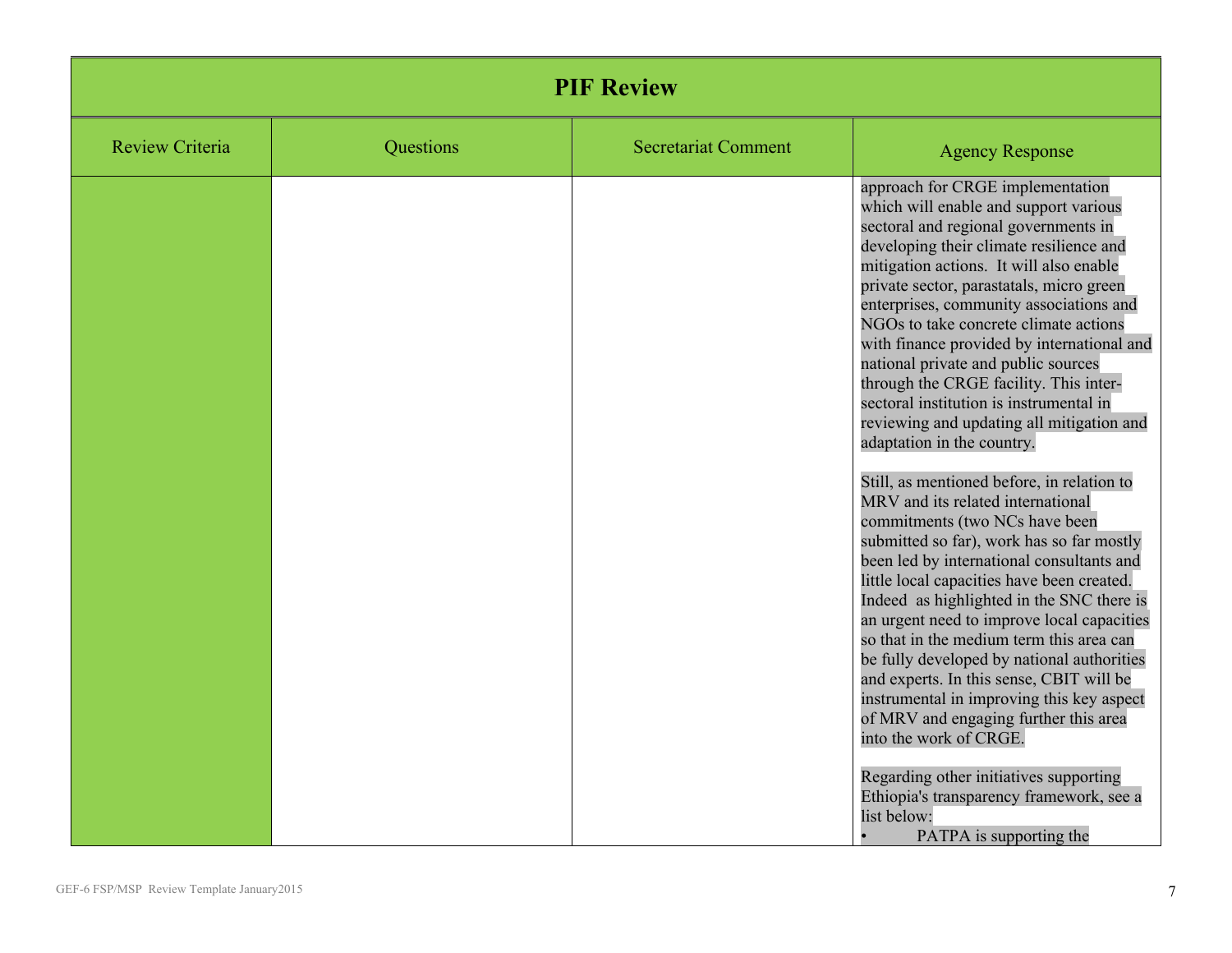| <b>PIF Review</b>      |                                                                                                                                    |                                                                                                                                                                                                                                                                                                                                                                                                                                           |                                                                                                                                                                                                                                                                                                                                                                                                                                                                                                                                                                                                                                                                                                                                                |
|------------------------|------------------------------------------------------------------------------------------------------------------------------------|-------------------------------------------------------------------------------------------------------------------------------------------------------------------------------------------------------------------------------------------------------------------------------------------------------------------------------------------------------------------------------------------------------------------------------------------|------------------------------------------------------------------------------------------------------------------------------------------------------------------------------------------------------------------------------------------------------------------------------------------------------------------------------------------------------------------------------------------------------------------------------------------------------------------------------------------------------------------------------------------------------------------------------------------------------------------------------------------------------------------------------------------------------------------------------------------------|
| <b>Review Criteria</b> | Questions                                                                                                                          | <b>Secretariat Comment</b>                                                                                                                                                                                                                                                                                                                                                                                                                | <b>Agency Response</b>                                                                                                                                                                                                                                                                                                                                                                                                                                                                                                                                                                                                                                                                                                                         |
|                        |                                                                                                                                    |                                                                                                                                                                                                                                                                                                                                                                                                                                           | Ethiopian government in converting its<br>NDCs into actions by identifying the link<br>between NAMA and NDC and on how<br>NAMAs can be used as one of the tools in<br>achieving the objectives of the NDC.<br>GGGI will do a three days<br>workshop in June 2018 on<br>operationalizing MRV, but no further<br>support is foreseen<br>Ethiopia confirms that no further<br>international support is being received on<br>MRV. As per specific request, ICAT will<br>not be implemented in the Country, as<br>stated in ICAT webpage<br>Through the CRGE and the leadership of<br>competent authorities, coordination<br>between work on MRV and NDC will be<br>prioritized so that results in one area can<br>support the other and viceversa. |
|                        | 5. Are the components in Table B sound<br>and sufficiently clear and appropriate<br>to achieve project objectives and the<br>GEBs? | DS, January 3, 2017:<br>Partly unclear. While the project<br>components overall are sound and<br>clear, some issues remain:<br>$(1)$ Output 1.2 is currently designed to<br>culminate in a document as the main<br>measure of this output. Please explain<br>in how far the implementation of this<br>document will be supported and<br>ensured as well, given that CBIT<br>support should yield measurable<br>change in NDC tracking and | (1) This output will include not only the<br>design of a strategic document on roles<br>and tasks of key stakeholders -<br>instrumental for operationalizing<br>Ethiopia's enhanced transparency<br>framework- but also the implementations<br>of the recommendations there included<br>through a Government directive/guideline.<br>Its adoption and later compliance will be<br>guaranteed by the Ministry of<br>Environment, Forest and Climate Change,<br>in charge of coordinating Climate Change<br>in Ethiopia, which has also the mandate to                                                                                                                                                                                           |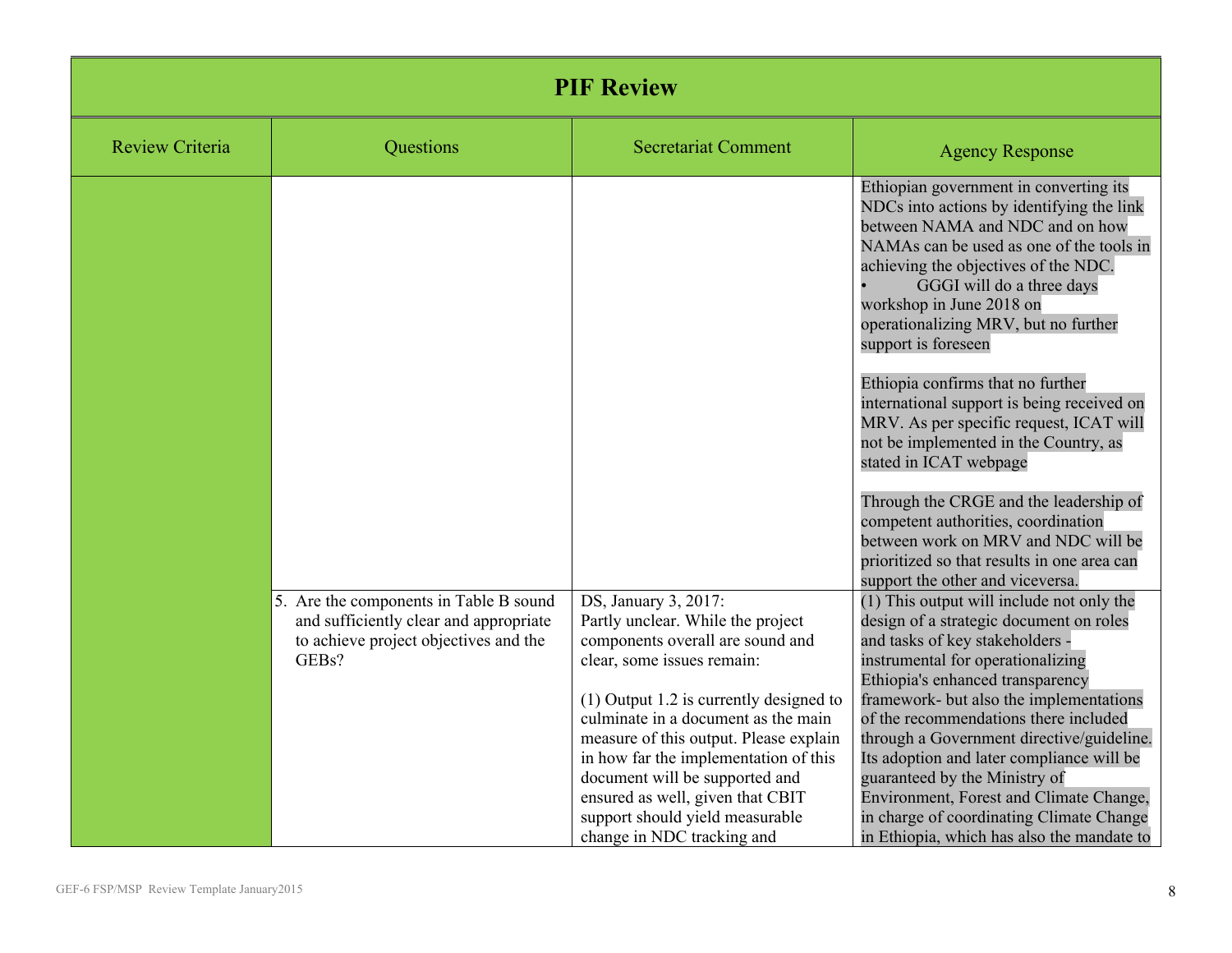|                        | <b>PIF Review</b> |                                                                             |                                                                                       |  |
|------------------------|-------------------|-----------------------------------------------------------------------------|---------------------------------------------------------------------------------------|--|
| <b>Review Criteria</b> | Questions         | <b>Secretariat Comment</b>                                                  | <b>Agency Response</b>                                                                |  |
|                        |                   | reporting, which goes beyond merely<br>creating documents/guidelines.       | ensuring and enforcing obligations set by<br>the government of Ethiopia, like the one |  |
|                        |                   |                                                                             | aforementioned.                                                                       |  |
|                        |                   | (2) Output 1.3 aims to establish and                                        | This output will result in strengthening                                              |  |
|                        |                   | operationalize a functional GHG                                             | climate institutionality by significantly                                             |  |
|                        |                   | database and information system.                                            | strengthening engagement from line                                                    |  |
|                        |                   | This is an important aspect of this<br>CBIT initiative and requires further | ministries and key stakeholders into<br>tracking climate action and reporting         |  |
|                        |                   | information to be provided in the                                           | results.                                                                              |  |
|                        |                   | description, including for instance                                         |                                                                                       |  |
|                        |                   | whether the system will be fully                                            | (2) a functional GHG database and                                                     |  |
|                        |                   | electronic, automated and accessible                                        | information system will be built, hosted                                              |  |
|                        |                   | by all relevant ministries, and process                                     | and operated by the Ministry of                                                       |  |
|                        |                   | data in real time. This way, the                                            | Environment, Forest and Climate Change.                                               |  |
|                        |                   | information from the GHG database                                           | Such system, which will be fully                                                      |  |
|                        |                   | can feed back into individual<br>ministries' policy making efforts and      | electronic and automated, will facilitate<br>enhanced exchanges among different data  |  |
|                        |                   | potentially help inform policies across                                     | providers (line Ministries, private sector,                                           |  |
|                        |                   | sectors.                                                                    | districts and municipalities) and will be                                             |  |
|                        |                   |                                                                             | continuously updated with new data over                                               |  |
|                        |                   | (3) Please also specify whether                                             | each inventory cycle, with the                                                        |  |
|                        |                   | information on project                                                      | expectations that through CBIT each new                                               |  |
|                        |                   | implementation status and                                                   | GHG inventory will be better than the                                                 |  |
|                        |                   | achievements will be shared with the                                        | previous one. All relevant stakeholders                                               |  |
|                        |                   | CBIT Global Coordination Platform.                                          | will be able to access such system                                                    |  |
|                        |                   | (4) All outputs seem to include some                                        | virtually in order to check, review and<br>improve data, as well as to revise         |  |
|                        |                   | kind of documents, one way or                                               | calculations used for the elaboration of the                                          |  |
|                        |                   | another, which goes against the                                             | inventory, thus creating an additional                                                |  |
|                        |                   | general objective of CBIT to support                                        | layer of quality assurance.                                                           |  |
|                        |                   | long-term capacity building.                                                | The GHG database and information                                                      |  |
|                        |                   | Documents (including 'training                                              | system will also facilitate the storage of                                            |  |
|                        |                   | packages') can be very helpful at                                           | key documentation and data, data sources,                                             |  |
|                        |                   | times, however, CBIT support will                                           | methods, assumptions used. The                                                        |  |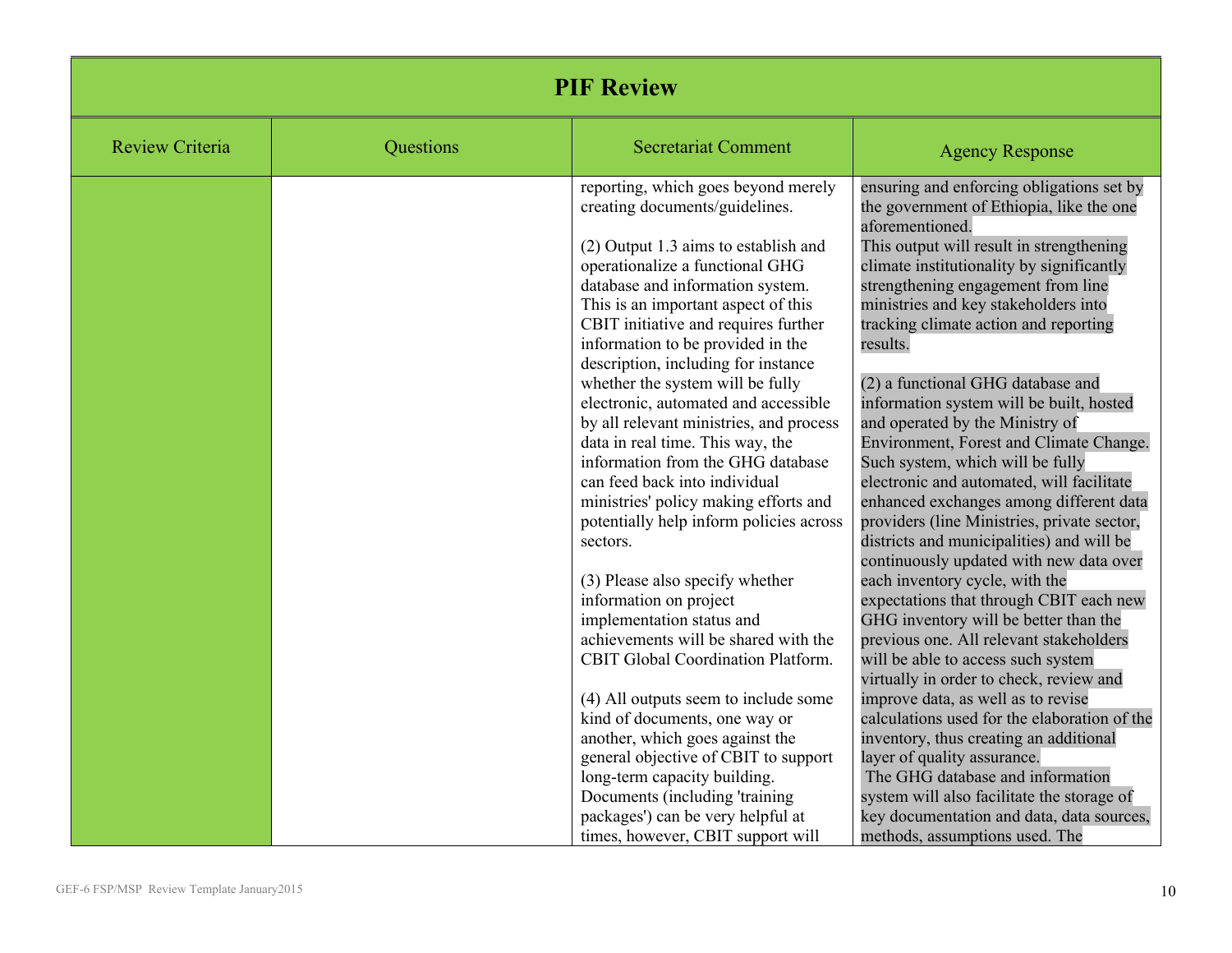|                        |           | <b>PIF Review</b>                                                                                                                                                                                                                                                                                                                                                                                                                                                                                                                                                                                                                                                                                                                                                                                                                                                                                                                                                                                                                                                                                                                                                                                                                                                               |                                                                                                                                                                                                                                                                                                                                                                                                                                                                                                                                                                                                                                                                                                                                                                                                                                                                                                                                                                                                                                                                                                                                                                                                                                                        |
|------------------------|-----------|---------------------------------------------------------------------------------------------------------------------------------------------------------------------------------------------------------------------------------------------------------------------------------------------------------------------------------------------------------------------------------------------------------------------------------------------------------------------------------------------------------------------------------------------------------------------------------------------------------------------------------------------------------------------------------------------------------------------------------------------------------------------------------------------------------------------------------------------------------------------------------------------------------------------------------------------------------------------------------------------------------------------------------------------------------------------------------------------------------------------------------------------------------------------------------------------------------------------------------------------------------------------------------|--------------------------------------------------------------------------------------------------------------------------------------------------------------------------------------------------------------------------------------------------------------------------------------------------------------------------------------------------------------------------------------------------------------------------------------------------------------------------------------------------------------------------------------------------------------------------------------------------------------------------------------------------------------------------------------------------------------------------------------------------------------------------------------------------------------------------------------------------------------------------------------------------------------------------------------------------------------------------------------------------------------------------------------------------------------------------------------------------------------------------------------------------------------------------------------------------------------------------------------------------------|
| <b>Review Criteria</b> | Questions | <b>Secretariat Comment</b>                                                                                                                                                                                                                                                                                                                                                                                                                                                                                                                                                                                                                                                                                                                                                                                                                                                                                                                                                                                                                                                                                                                                                                                                                                                      | <b>Agency Response</b>                                                                                                                                                                                                                                                                                                                                                                                                                                                                                                                                                                                                                                                                                                                                                                                                                                                                                                                                                                                                                                                                                                                                                                                                                                 |
|                        |           | also need to go beyond merely written<br>outputs that will need to be updated<br>over time. For instance, please<br>consider and explain in how far the<br>CBIT project will reduce reliance on<br>international consultants for GHG<br>monitoring and reporting, and NDC<br>tracking more generally speaking.<br>How does the CBIT support enhance<br>domestic, in-house capacity in regard<br>to climate transparency systems? For<br>instance, has the project considered<br>establishing a link with a national<br>university, or other educational<br>measures, to support the<br>establishment of a national cadre of<br>well-trained experts in GHG<br>monitoring and evaluation? Or, would<br>international consultants be paired<br>with national consultants, where<br>possible, to facilitate knowledge<br>exchange and train national experts?<br>Please consider revising the project<br>approach to include more long-term<br>oriented measures beyond document<br>preparation.<br>$(5)$ In line with comment $(4)$ above,<br>the same is true for Output 2.3, where<br>training packages seem to be a focus<br>of CBIT support. Please clarify<br>whether this will include actual<br>training of national staff and experts<br>in applying the most recent IPCC | establishment and operationalization of a<br>functional GHG database and information<br>system will then allow the Competent<br>Authority to further engage other<br>stakeholders in the MRV process thus<br>strengthening Ethiopia's capacities to<br>fulfil its enhanced transparency<br>framework.<br>PIF has been edited accordingly.<br>(3) Yes information will be shared with<br>the CBIT Global Coordination Platform.<br>PIF edited accordingly on page 8.<br>(4) Project approach has been revised by<br>adding three new outputs which are<br>expected to include more long-term<br>measures to have in house capacities for<br>developing nationally owned GHG<br>inventories. Those new outputs (2.4, 2.5)<br>and 2.6), which have been edited<br>accordingly in the PIF, are:<br>Data collection widened and<br>improved to sustain the use of the 2006<br><b>IPCC</b> Guidelines<br>Training on the use of 2006 IPCC<br>Guidelines at relevant Ministries and<br>universities carried out<br>National universities engaged to<br>support the Competent Authority in<br>establishing QA/QC procedures and<br>uncertainty analysis of the GHG inventory<br>Due to this change, the project grant has<br>been risen to USD 1,1660 from USD |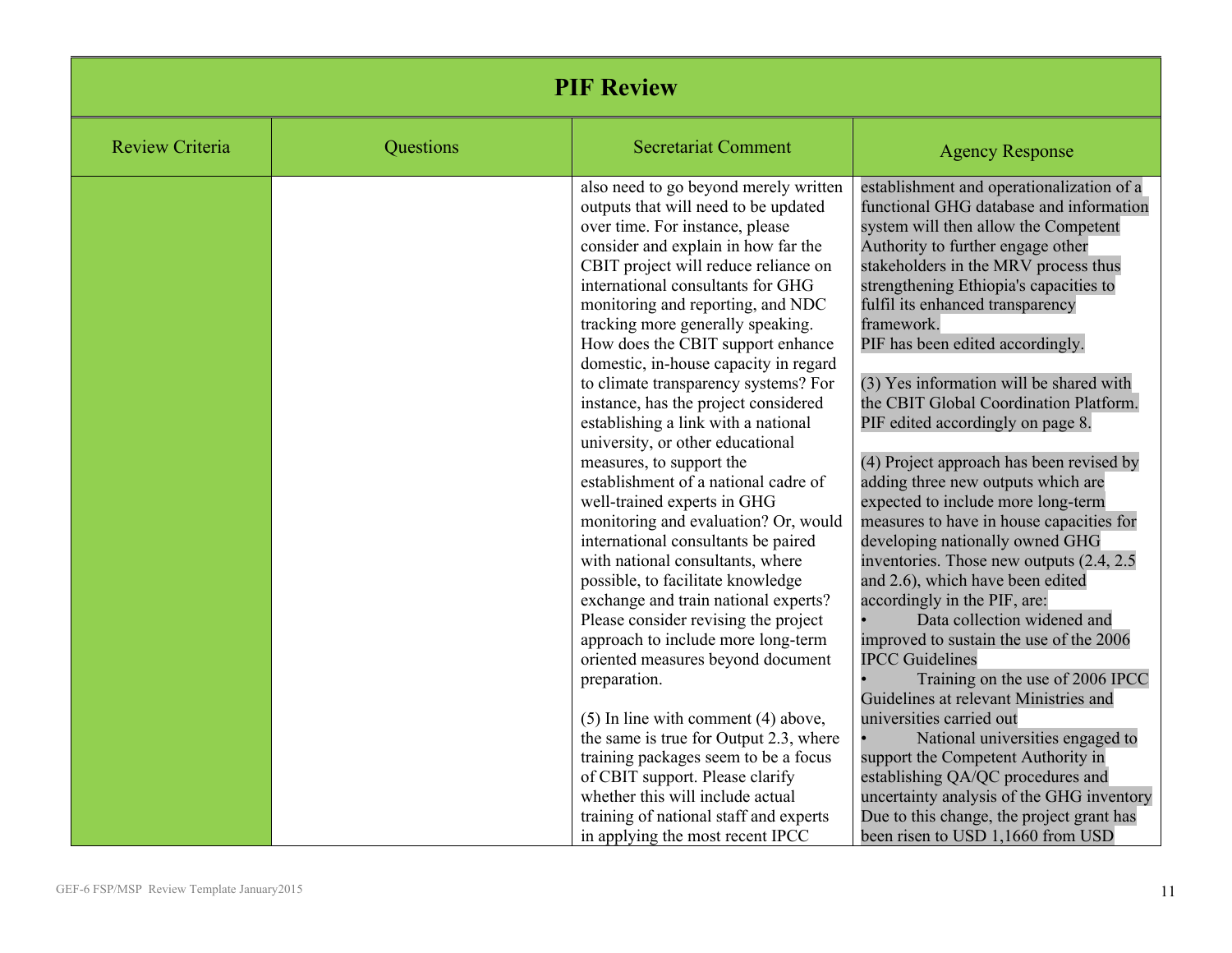| <b>PIF Review</b>      |           |                                                                                                                                                                                                                                                                                                                                                                                                                                                                                                                                                                                                                                                                                                                                                                                                                                                                                                                                                                                                                                                                                                                                                                                                         |                                                                                                                                                                                                                                                                                                                                                                                                                                                                                                                                                                                                                                                                                                                                                                                                                                                                                                                                                                                                                                                                                                                                                                                                                                                                                                             |
|------------------------|-----------|---------------------------------------------------------------------------------------------------------------------------------------------------------------------------------------------------------------------------------------------------------------------------------------------------------------------------------------------------------------------------------------------------------------------------------------------------------------------------------------------------------------------------------------------------------------------------------------------------------------------------------------------------------------------------------------------------------------------------------------------------------------------------------------------------------------------------------------------------------------------------------------------------------------------------------------------------------------------------------------------------------------------------------------------------------------------------------------------------------------------------------------------------------------------------------------------------------|-------------------------------------------------------------------------------------------------------------------------------------------------------------------------------------------------------------------------------------------------------------------------------------------------------------------------------------------------------------------------------------------------------------------------------------------------------------------------------------------------------------------------------------------------------------------------------------------------------------------------------------------------------------------------------------------------------------------------------------------------------------------------------------------------------------------------------------------------------------------------------------------------------------------------------------------------------------------------------------------------------------------------------------------------------------------------------------------------------------------------------------------------------------------------------------------------------------------------------------------------------------------------------------------------------------|
| <b>Review Criteria</b> | Questions | <b>Secretariat Comment</b>                                                                                                                                                                                                                                                                                                                                                                                                                                                                                                                                                                                                                                                                                                                                                                                                                                                                                                                                                                                                                                                                                                                                                                              | <b>Agency Response</b>                                                                                                                                                                                                                                                                                                                                                                                                                                                                                                                                                                                                                                                                                                                                                                                                                                                                                                                                                                                                                                                                                                                                                                                                                                                                                      |
|                        |           | guidelines, for example?<br>(6) In regard to the section on risks,<br>please consider including a risk<br>category for 'data availability', with<br>potential risk mitigation measures<br>such as: (i) Build on the existing<br>national data collection infrastructure;<br>(ii) organize training for all relevant<br>M&E system users, including<br>industrial data providers (iii) provide<br>flexibility to expand participation of<br>data providers in order to cover new<br>MRV tasks, (iv) provide continued<br>support in data generation and sharing<br>using M&E system, as appropriate.<br>In regard to the current risk category<br>of 'Unavailability of adequate number<br>of qualified experts', please consider<br>including risk mitigation measures<br>that would seek to enhance long-term<br>institutional or technical capacities at<br>the national level, such as for<br>instance: (i) identify and harness<br>existing capacities and skill sets in<br>order to<br>strengthen participation of national<br>experts; or (ii) in cases where<br>international consultants would be<br>recruited, they could be paired with<br>local expert to facilitate knowledge<br>transfers. | 1,000,000 and the related budget<br>distribution between outputs have been<br>changed accordingly in the PIF.<br>Further PPG funding will also partly be<br>used to develop an assessment of gaps,<br>constraints and needs to adopt the 2006<br>IPCC Guidelines for NGHGI as well as a<br>prioritization of data improvements.<br>Similarly, PPG request has been risen to<br><b>USD 500.</b><br>Through the combined implementation of<br>those outputs, Ethiopia will have<br>improved medium term capacities for<br>implementing directly its GHG inventory<br>in the framework of its future Third<br>National Communication and First<br>Biennial Update Reports, whose funding<br>process will be started by June 2018.<br>Additionally, by having a better<br>understanding on the inventory process,<br>Ethiopia will have the proper tools for<br>tracking its NDC in the future.<br>(5) Ethiopia in its last GHG inventory<br>submitted in 2016 in the Second National<br>Communication has used a<br>methodological mixed approach, as it<br>used e IPCC's 1996 Guidelines for<br>National Greenhouse Gas Inventories, its<br>Good Practice Guidance (GPG) for 2000<br>and 2003, and its 2006 guidelines.<br>With the support of CBIT, Ethiopia is<br>interested to move forward using only the |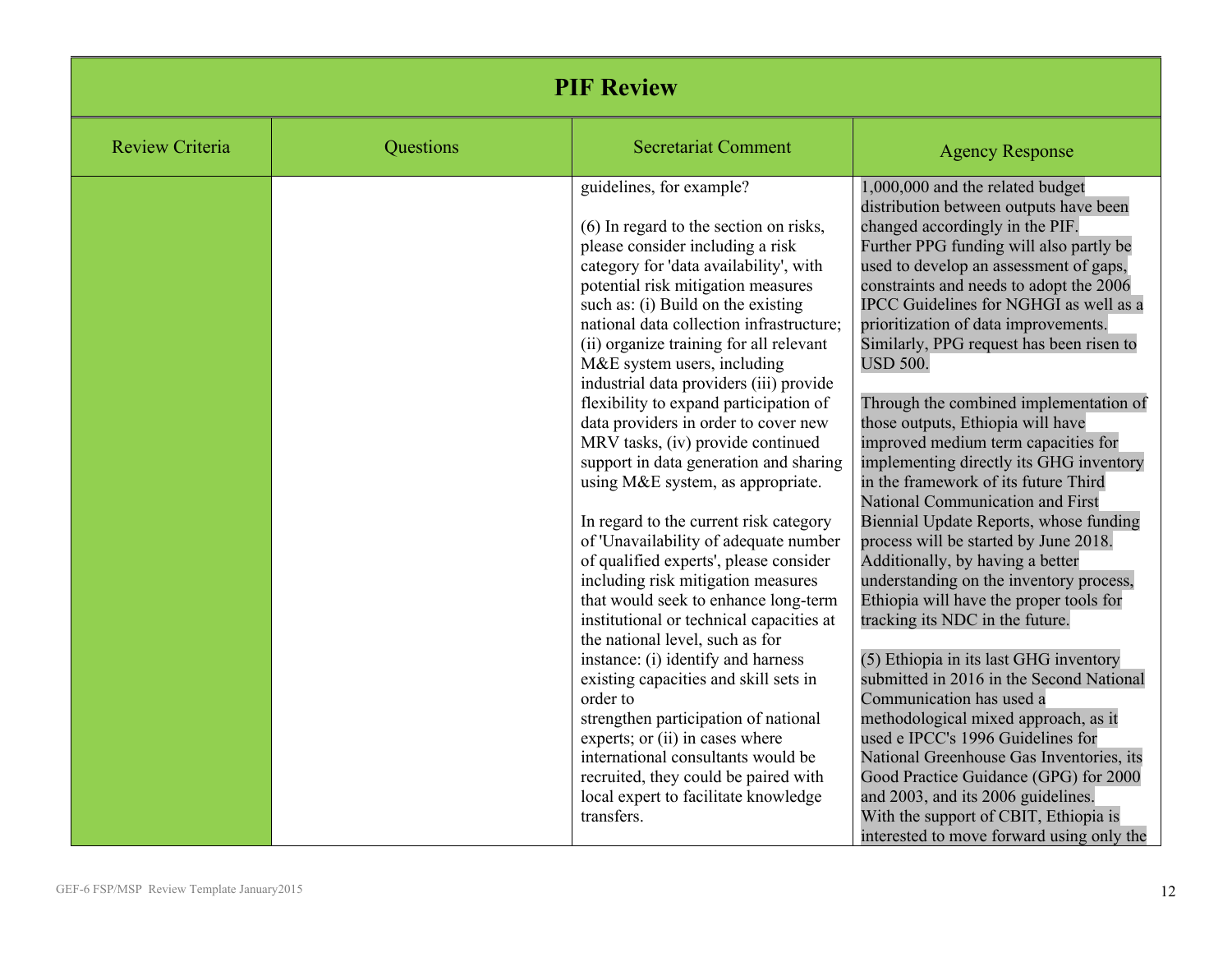|                                            | <b>PIF Review</b>                                                                                                                                                 |                                                                                                                                                                                                                                                                                                                      |                                                                                                                                                                                                                                                                                                                                                                                                                                                                                                                                                                                                                                                                                                                                       |  |
|--------------------------------------------|-------------------------------------------------------------------------------------------------------------------------------------------------------------------|----------------------------------------------------------------------------------------------------------------------------------------------------------------------------------------------------------------------------------------------------------------------------------------------------------------------|---------------------------------------------------------------------------------------------------------------------------------------------------------------------------------------------------------------------------------------------------------------------------------------------------------------------------------------------------------------------------------------------------------------------------------------------------------------------------------------------------------------------------------------------------------------------------------------------------------------------------------------------------------------------------------------------------------------------------------------|--|
| <b>Review Criteria</b>                     | Questions                                                                                                                                                         | <b>Secretariat Comment</b>                                                                                                                                                                                                                                                                                           | <b>Agency Response</b>                                                                                                                                                                                                                                                                                                                                                                                                                                                                                                                                                                                                                                                                                                                |  |
|                                            |                                                                                                                                                                   | DS, March 15, 2018:<br>Comments cleared.                                                                                                                                                                                                                                                                             | IPCC 2006 guidelines in its future<br>inventories.<br>As per comment in the previous reply, the<br>project approach has been modified and<br>output 2.5 will focus on supporting<br>national authorities and key stakeholders<br>in using the most recent IPCC guidelines.<br>After the implementation of those<br>activities Ethiopia will also aim at<br>increasing the number of national experts<br>in the UNFCCC Roster of Experts.<br>Output 2.3 will be aimed at creating<br>capacities in a broad range of stakeholders<br>on NDCs, NDC tracking, NC/BUR<br>reporting obligations and the<br>establishment of the enhanced<br>transparency framework.<br>(6) The PIF has been edited accordingly<br>as per comments provided. |  |
|                                            | 6. Are socio-economic aspects,<br>including relevant gender elements,<br>indigenous people, and CSOs<br>considered?<br>Is the proposed Grant (including the<br>7. | DS, January 3, 2017:<br>Partly unclear. While socio-economic<br>aspects have been considered in the<br>project proposal, the CBIT project<br>should also take into account the GEF<br>Gender Equality Action Plan (GEAP)<br>and specify as such in the gender<br>section.<br>DS, March 15, 2018:<br>Comment cleared. | The PIF has been edited accordingly, also<br>mentioning the GSP's document on<br><b>Gender Responsive National</b><br>Communications.                                                                                                                                                                                                                                                                                                                                                                                                                                                                                                                                                                                                 |  |
| <b>Availability of</b><br><b>Resources</b> | Agency fee) within the resources<br>available from (mark all that apply):                                                                                         |                                                                                                                                                                                                                                                                                                                      |                                                                                                                                                                                                                                                                                                                                                                                                                                                                                                                                                                                                                                                                                                                                       |  |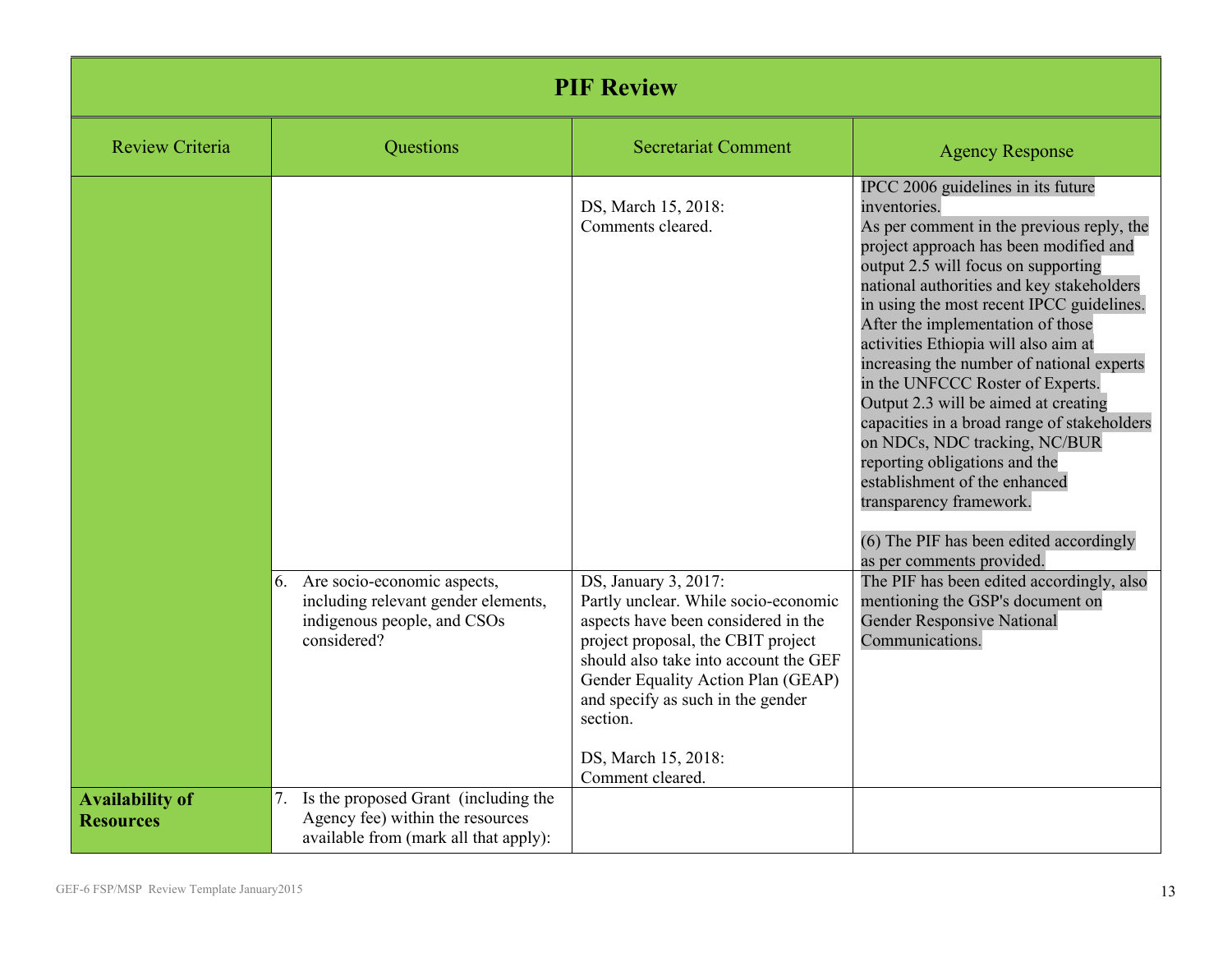| <b>PIF Review</b>      |                                                                                                                  |                                                                                                                                                           |                        |  |
|------------------------|------------------------------------------------------------------------------------------------------------------|-----------------------------------------------------------------------------------------------------------------------------------------------------------|------------------------|--|
| Review Criteria        | Questions                                                                                                        | <b>Secretariat Comment</b>                                                                                                                                | <b>Agency Response</b> |  |
|                        | The STAR allocation?<br>$\bullet$                                                                                | DS, January 3, 2017:<br>The project seeks funding from the<br><b>CBIT Trust Fund.</b>                                                                     |                        |  |
|                        | The focal area allocation?<br>$\bullet$                                                                          |                                                                                                                                                           |                        |  |
|                        | The LDCF under the principle of<br>$\bullet$<br>equitable access                                                 |                                                                                                                                                           |                        |  |
|                        | The SCCF (Adaptation or<br>$\bullet$<br>Technology Transfer)?                                                    |                                                                                                                                                           |                        |  |
|                        | Focal area set-aside?<br>$\bullet$                                                                               |                                                                                                                                                           |                        |  |
| <b>Recommendations</b> | Is the PIF being recommended for<br>8.<br>clearance and PPG (if additional<br>amount beyond the norm) justified? | DS, January 3, 2017:<br>Not yet. Please address comments<br>under Questions 2, 4, 5 and 6, and<br>submit revised PIF along with<br>responses to comments. |                        |  |
|                        |                                                                                                                  | DS, March 15, 2018:<br>Comments cleared. Program Manager<br>recommends PIF clearance and PPG.                                                             |                        |  |
|                        | Review                                                                                                           | January 03, 2018                                                                                                                                          |                        |  |
| <b>Review Date</b>     | Additional Review (as necessary)                                                                                 | March 15, 2018                                                                                                                                            |                        |  |
|                        | Additional Review (as necessary)                                                                                 |                                                                                                                                                           |                        |  |

## **CEO endorsement Review**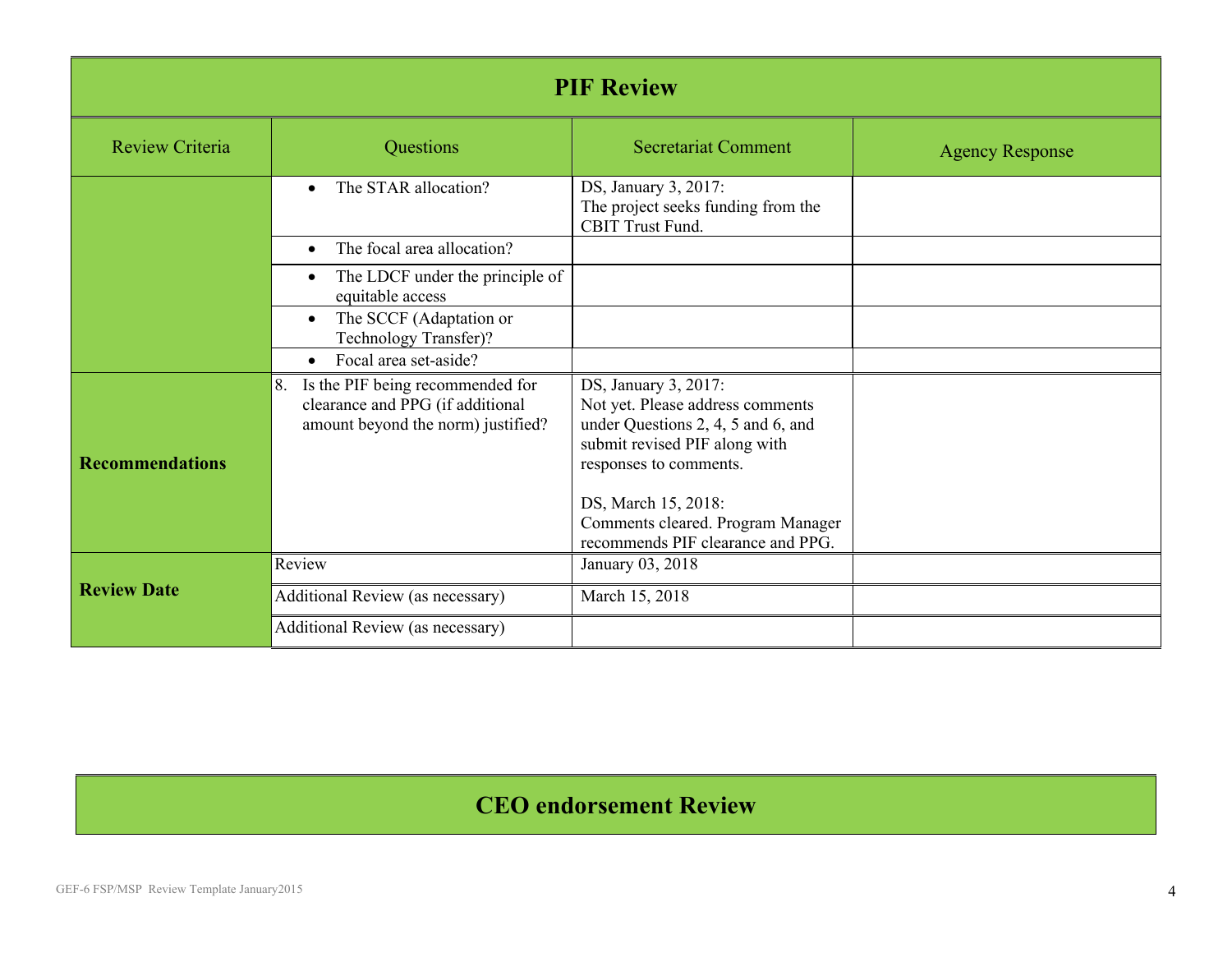| <b>Review Criteria</b>                        | Questions                                                                                                                                                                                                                    | Secretariat Comment at CEO<br>Endorsement | <b>Response to Secretariat comments</b> |
|-----------------------------------------------|------------------------------------------------------------------------------------------------------------------------------------------------------------------------------------------------------------------------------|-------------------------------------------|-----------------------------------------|
| <b>Project Design and</b><br><b>Financing</b> | 1. If there are any changes from<br>that presented in the PIF, have<br>justifications been provided?                                                                                                                         |                                           |                                         |
|                                               | 2. Is the project structure/ design<br>appropriate to achieve the<br>expected outcomes and outputs?                                                                                                                          |                                           |                                         |
|                                               | 3. Is the financing adequate and<br>does the project demonstrate a<br>cost-effective approach to meet<br>the project objective?                                                                                              |                                           |                                         |
|                                               | 4. Does the project take into<br>account potential major risks,<br>including the consequences of<br>climate change, and describes<br>sufficient risk response<br>measures? (e.g., measures to<br>enhance climate resilience) |                                           |                                         |
|                                               | 5. Is co-financing confirmed and<br>evidence provided?                                                                                                                                                                       |                                           |                                         |
|                                               | 6. Are relevant tracking tools<br>completed?                                                                                                                                                                                 |                                           |                                         |
|                                               | 7. Only for Non-Grant Instrument:<br>Has a reflow calendar been<br>presented?                                                                                                                                                |                                           |                                         |
|                                               | 8. Is the project coordinated with<br>other related initiatives and<br>national/regional plans in the<br>country or in the region?                                                                                           |                                           |                                         |
|                                               | 9. Does the project include a<br>budgeted M&E Plan that<br>monitors and measures results<br>with indicators and targets?                                                                                                     |                                           |                                         |
|                                               | 10. Does the project have<br>descriptions of a knowledge<br>management plan?                                                                                                                                                 |                                           |                                         |